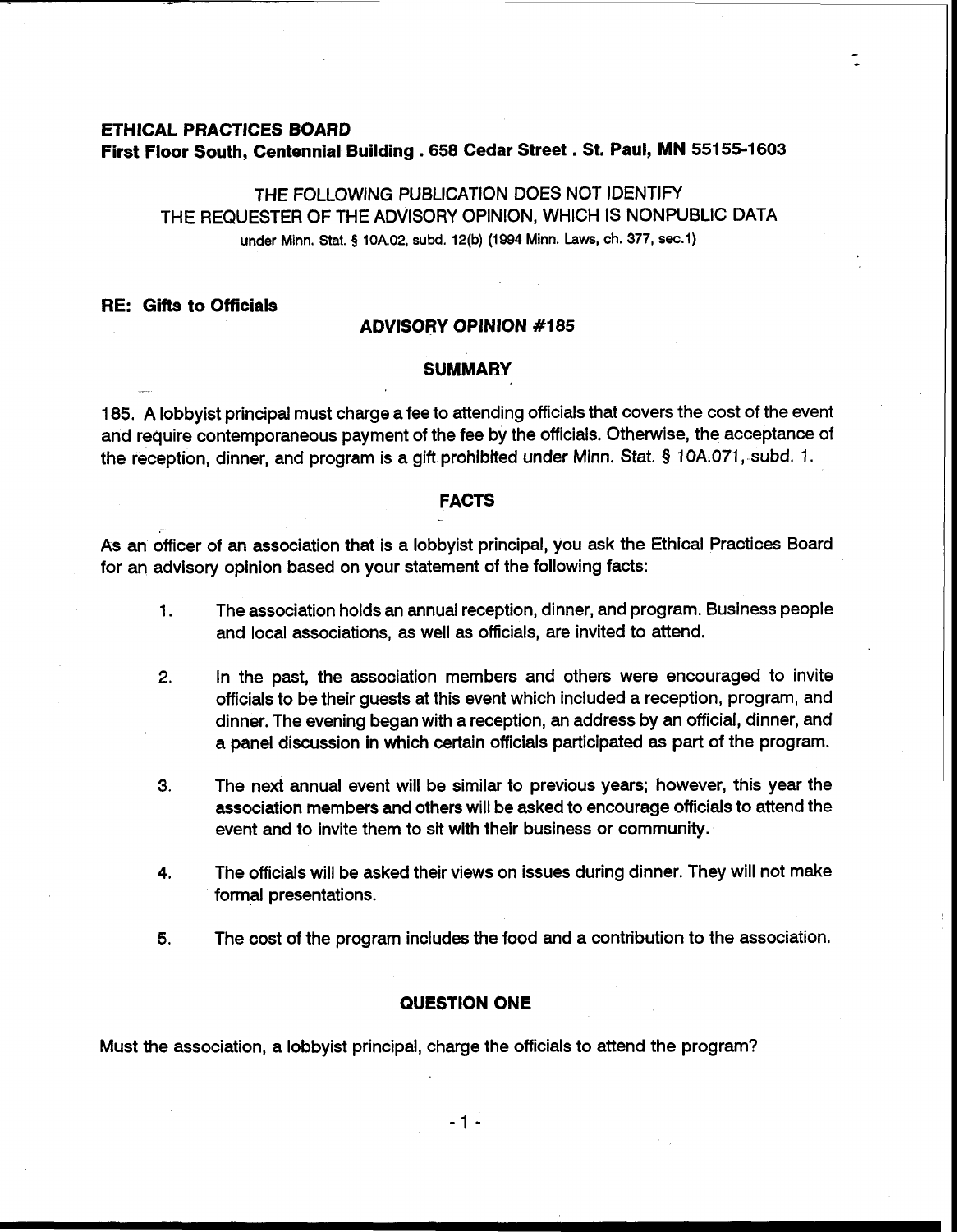#### **OPINION**

Yes. The association, a lobbyist principal, must charge a fee to attending officials that covers the cost of the program, including the food and beverage provided at the event, and require contemporaneous payment of the fee by the officials. Otherwise, the acceptance of the reception, dinner, and program is a gift prohibited under Minn. Stat. § 10A.071, subd. 1. An official who appears at an event to make a speech or answer questions as part of a program does not have to pay for food or beverage at the event. Minn. Stat. **5** 10A.071, subd. 3(7).

# **QUESTION TWO**

If the response to Question One is yes, may the association ask the officials to pay only for the food, while asking all other attenders pay for the food and the contribution to the association?

#### **OPINION**

Yes, provided all overhead is included in the amount that officials are asked to pay to attend the event.

The Ethical Practices Board refers the requester to Advisory Opinion Nos. 153, 159, 160, 169, and 171, in which the Board has answered similar questions.

Issued: I(- **aa-** ( **qqL/** -

John L. Holahan, Jr., Chair Ethical Practices Board

## **PERTINENT STATUTES**

Minn. Stat. § 1 OA.O1 DEFINITIONS provides: . . .

Subd. 11. (a) "Lobbyist" means an individual:

-

(1) engaged for pay or other consideration, or authorized to spend money by another individual, association, political subdivision, or public higher education system, who spends more than five hours in any month or more than \$250, not including the individual's own travel expenses and membership dues, in any year, for the purpose of attempting to influence legislative action or administrative action, or the official action of a metropolitan governmental unit, by communicating or urging others to communicate with public or local officials.